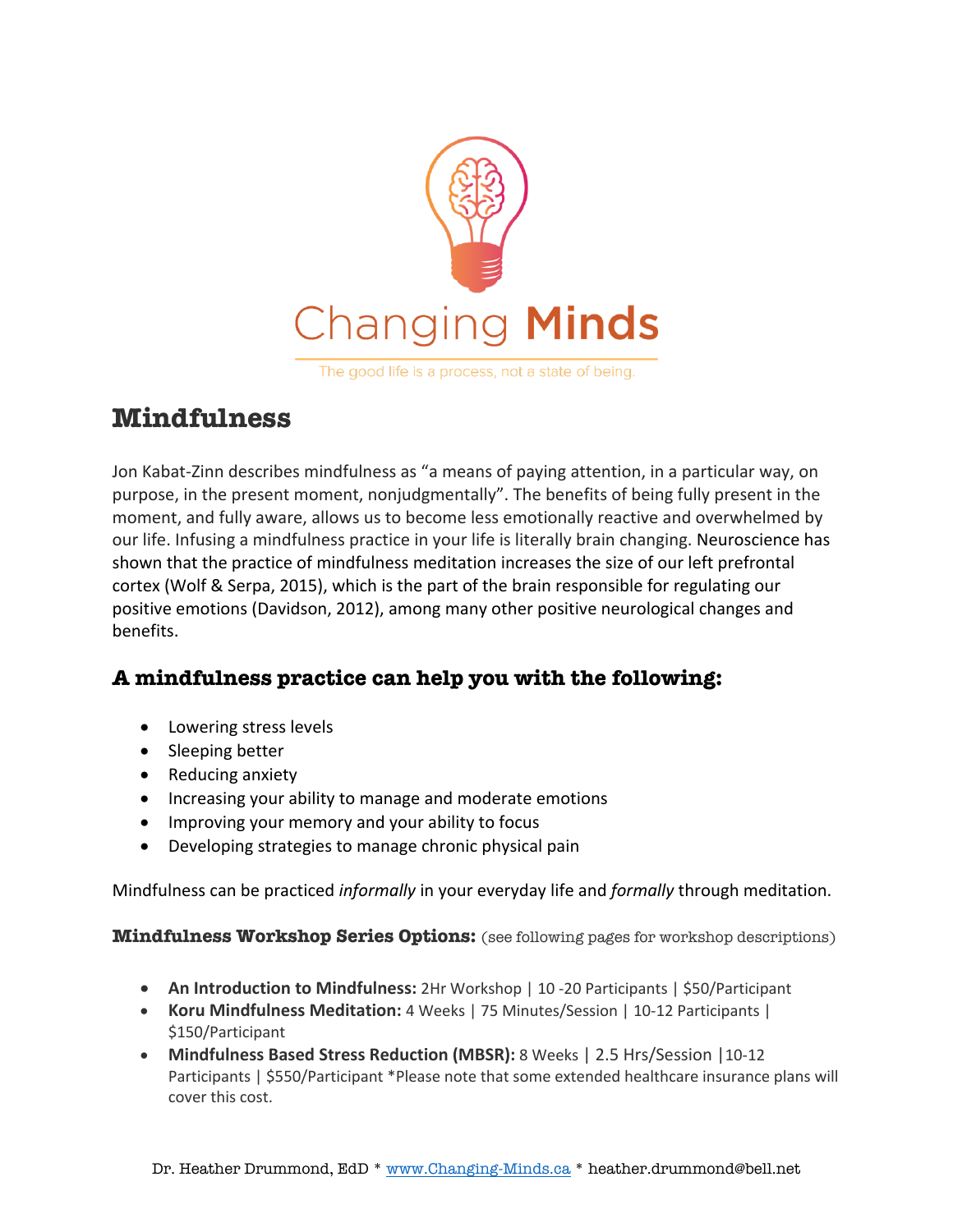$\bigcirc$ 

## Almost everything will work again if you unplug it for a few minutes, including you.

#### **An Introduction to Mindfulness**

This 2 hour, informational and experiential, workshop will provide the opportunity for you to learn more about mindfulness meditation, the neurobiological benefits of practicing mindfulness and opportunity actually try it out and see if it fits for you.

#### **The following is a brief outline of what you can expect:**

- *Teaching:* A brief introduction to how your brain works, as it relates to mindfulness; as well as, what neuroscience says about the benefits of mindfulness meditation.
- *Experiencing:* Guided mindfulness meditations using different anchors for attention such as breath, words, movement, etc.
- *Discussions:* Helpful metaphors and *thought pattern strategies* for stress reduction.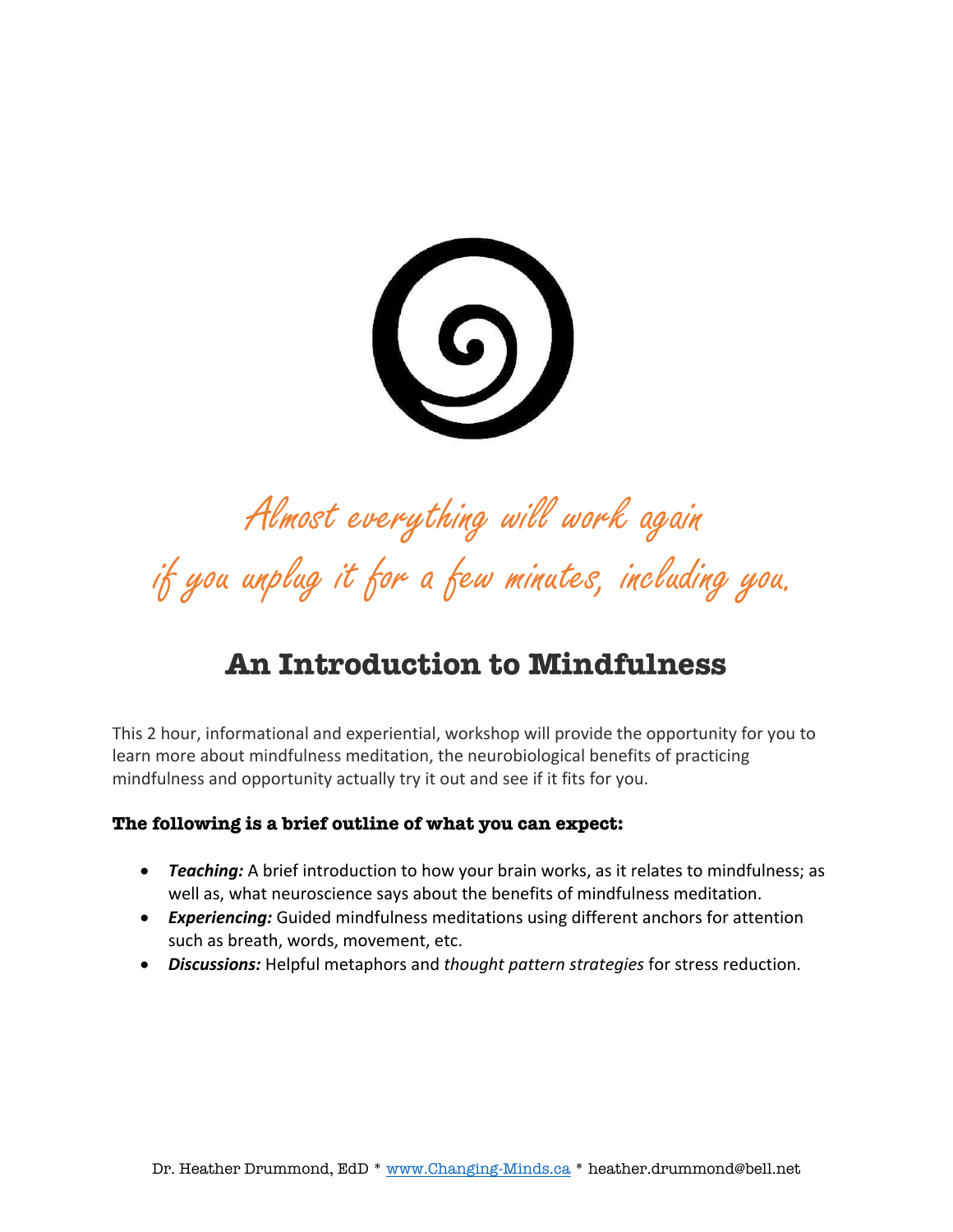

#### **Course Outline**

Welcome to Koru! During this workshop series you will be introduced to the practice of mindfulness and learn several skills, including meditation, for managing stress and enriching your life. Mindfulness is about developing the ability to be fully attentive to all the moments of your life, reducing the amount of time you spend worrying about the future or fretting about the past. An important aspect of mindfulness is developing a nonjudgmental, accepting, even curious, attitude about your moment-to-moment experience. The more you develop this attitude, the less you will feel overwhelmed by changes and challenges in your life.

Koru is designed to introduce you to the practice of mindfulness and get you well on your way to developing this important skill. Like learning any new skill, it takes practice to get comfortable with mindfulness. We invite you to devote yourself to the study and practice of mindfulness over the next four weeks, and we challenge you to stay curious about what evolves for you as you persistently and patiently practice living mindfully.

#### The First Class

Skill: **Belly or diaphragmatic breathing:** Belly breathing is a calming skill that you can use to calm yourself if you are feeling anxious or to quiet your mind to help with sleep. You will be taught to breathe deeply, inhaling by using your diaphragm to push your stomach out rather than using the muscles of your chest wall to fill your lungs.

Skill: **Dynamic breathing:** Dynamic breathing is a very active skill that you can use if you are restless, anxious or tired, and need to a way to focus your attention and energize your body. People use dynamic breathing when they are tired or worried and still have lots of work to finish.

Meditation: **Body scan:** In this meditation you will learn to use physical sensations in the body to anchor your awareness in the present moment.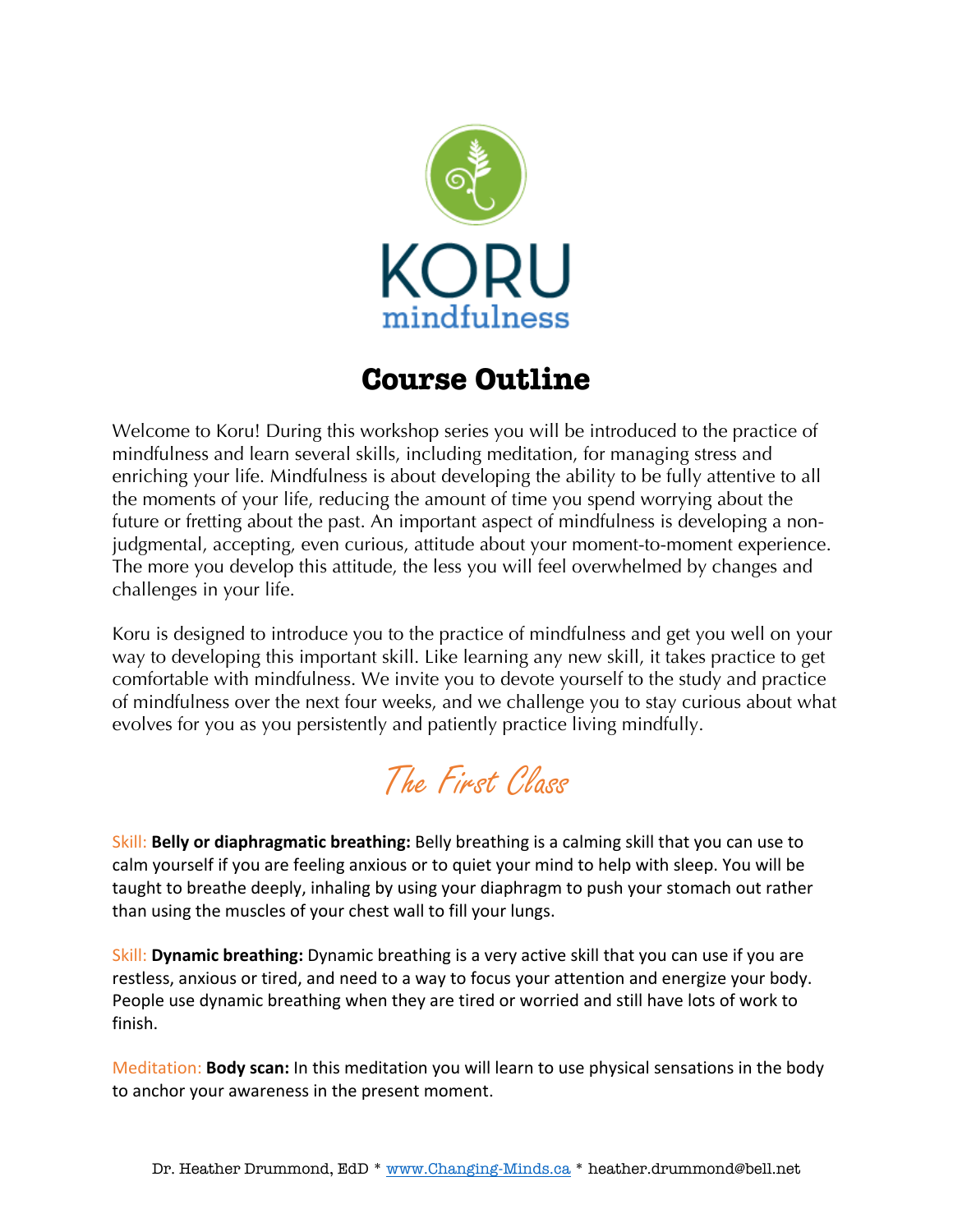## The Second Class

Skill: **Walking meditation:** When practicing walking meditation, you learn to use as your anchor to present-moment awareness the sensations in your feet as you slowly walk across the floor. People use walking meditation when they are too sleepy or too restless to meditate sitting still.

Meditation: **Gatha:** A gatha is a series of words, sometimes referred to as a meditation poem that you use to help you focus your mind during meditation. Many students find that their minds wander so much that they can't keep their attention in the present for even a moment. A gatha provides you with a stronger anchor for your wandering mind. People use gathas when they feel very distracted and unable to settle their attention on their breath.

## The Third Class

Skill: **Guided Imagery:** Guided imagery is a way of calming your body and mind if you are feeling particularly anxious or stressed. Using all of your senses, you imagine yourself in a comfortable and safe place, which allows your physiology to quiet and calm. People use guided imagery if they are dealing with high levels of stress or worry.

Meditation: **Labeling Thoughts:** An important aspect of mindfulness meditation is the ability to notice your thoughts and then, without judgment, release them, returning your attention to your object of meditation, most commonly the sensation of your breath as it enters and leaves your body. Labeling is a technique that makes it easier to release your thoughts and return to your present moment experience. People use labeling to strengthen their ability to stay nonjudgmentally present with the goings-on in their busy minds.

## The Fourth Class

Skill: **Eating meditation:** With eating meditation, you learn to pay very careful attention to all of the sensations involved in eating, as well as the thoughts and feelings you have when you eat. Eating meditation enhances the pleasure in eating and allows you to consume your food in a more healthy way, listening to the reactions and needs of your body.

Meditation: **Labeling Feelings:** This meditation builds on the labeling practice from last week, providing you a skill for managing strong feelings that may arise during meditation. Sometimes identifying the feelings that are underneath persistent or recurring thoughts can be very helpful, keeping you from getting carried too far away from the present moment.